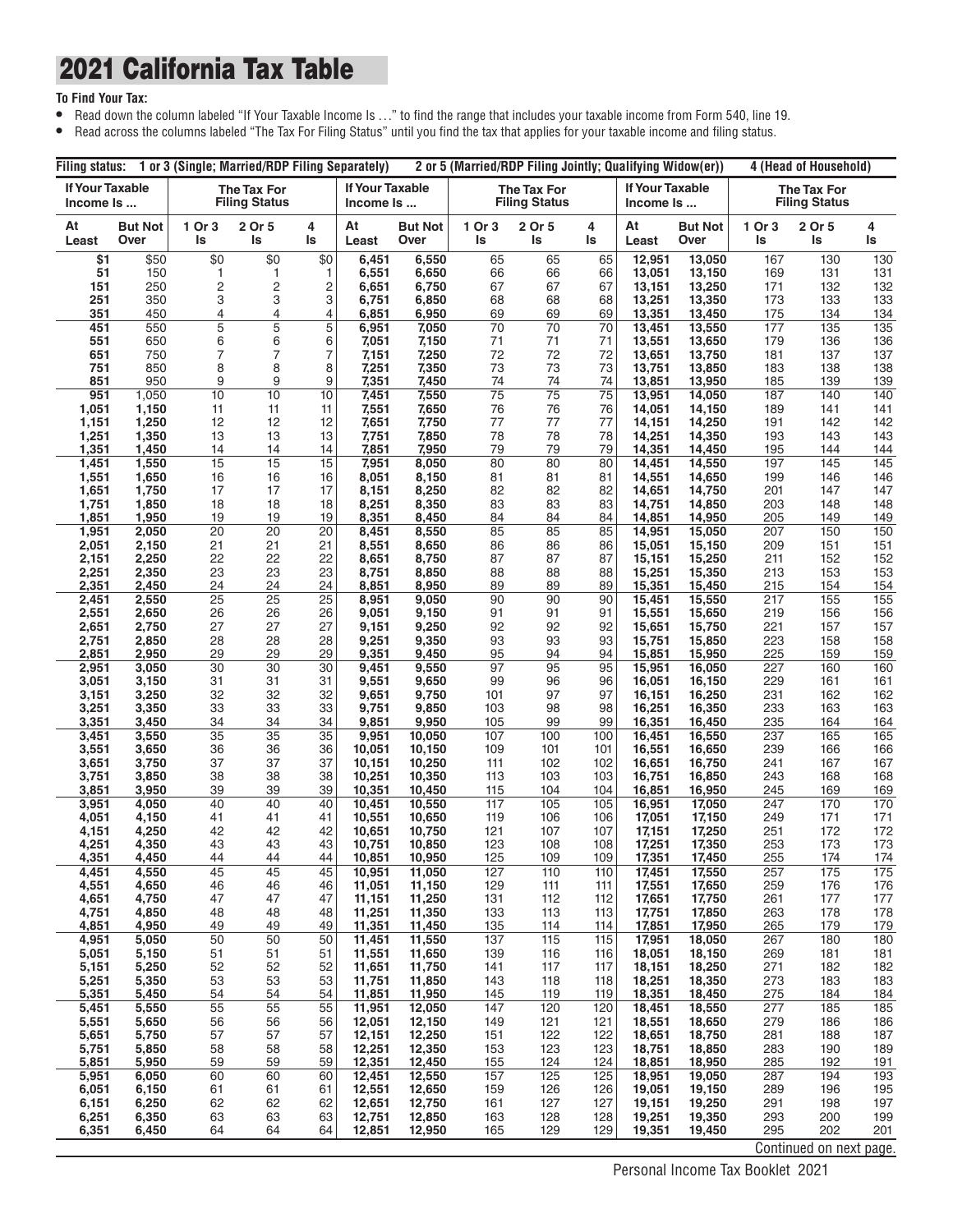| 1 or 3 (Single; Married/RDP Filing Separately)<br>Filing status: |                        |              |                                            |            |                                     | 2 or 5 (Married/RDP Filing Jointly; Qualifying Widow(er)) |              |                                            |            |                                     | 4 (Head of Household)  |                |                                     |                   |
|------------------------------------------------------------------|------------------------|--------------|--------------------------------------------|------------|-------------------------------------|-----------------------------------------------------------|--------------|--------------------------------------------|------------|-------------------------------------|------------------------|----------------|-------------------------------------|-------------------|
| <b>If Your Taxable</b><br>Income Is                              |                        |              | <b>The Tax For</b><br><b>Filing Status</b> |            | <b>If Your Taxable</b><br>Income Is |                                                           |              | <b>The Tax For</b><br><b>Filing Status</b> |            | <b>If Your Taxable</b><br>Income Is |                        |                | The Tax For<br><b>Filing Status</b> |                   |
| At<br>Least                                                      | <b>But Not</b><br>Over | 1 Or 3<br>ls | 2 Or 5<br>ls                               | 4<br>ls    | At<br>Least                         | <b>But Not</b><br>Over                                    | 1 Or 3<br>ls | 2 Or 5<br>ls                               | 4<br>ls    | At<br>Least                         | <b>But Not</b><br>Over | 1 Or 3<br>ls   | 2 Or 5<br>ls                        | 4<br>ls           |
| 19,451                                                           | 19,550                 | 297          | 204                                        | 203        | 26,451                              | 26,550                                                    | 525          | 344                                        | 343        | 33,451                              | 33,550                 | 805            | 484                                 | 483               |
| 19,551<br>19,651                                                 | 19.650<br>19,750       | 299<br>301   | 206<br>208                                 | 205<br>207 | 26,551<br>26,651                    | 26,650<br>26,750                                          | 529<br>533   | 346<br>348                                 | 345<br>347 | 33,551<br>33,651                    | 33,650<br>33,750       | 809<br>813     | 486<br>488                          | 485<br>487        |
| 19,751                                                           | 19,850                 | 303          | 210                                        | 209        | 26,751                              | 26,850                                                    | 537          | 350                                        | 349        | 33,751                              | 33,850                 | 817            | 490                                 | 489               |
| 19,851                                                           | 19,950                 | 305          | 212                                        | 211        | 26,851                              | 26,950                                                    | 541          | 352                                        | 351        | 33,851                              | 33,950                 | 821            | 492                                 | 491               |
| 19,951                                                           | 20,050                 | 307          | 214                                        | 213        | 26,951                              | 27,050                                                    | 545          | 354                                        | 353        | 33,951                              | 34,050                 | 825            | 494                                 | 493               |
| 20,051<br>20,151                                                 | 20,150<br>20,250       | 309<br>311   | 216<br>218                                 | 215<br>217 | 27,051<br>27,151                    | 27,150<br>27,250                                          | 549<br>553   | 356<br>358                                 | 355<br>357 | 34,051<br>34,151                    | 34,150<br>34,250       | 829<br>833     | 496<br>498                          | 495<br>497        |
| 20,251                                                           | 20,350                 | 313          | 220                                        | 219        | 27,251                              | 27,350                                                    | 557          | 360                                        | 359        | 34,251                              | 34,350                 | 837            | 500                                 | 499               |
| 20,351                                                           | 20,450                 | 315          | 222                                        | 221        | 27,351                              | 27,450                                                    | 561          | 362                                        | 361        | 34,351                              | 34,450                 | 841            | 502                                 | 501               |
| 20,451                                                           | 20,550                 | 317          | 224<br>226                                 | 223<br>225 | 27,451                              | 27,550                                                    | 565<br>569   | 364                                        | 363        | 34,451                              | 34,550                 | 845            | 504                                 | 503<br>505        |
| 20,551<br>20,651                                                 | 20,650<br>20,750       | 319<br>321   | 228                                        | 227        | 27,551<br>27,651                    | 27,650<br>27,750                                          | 573          | 366<br>368                                 | 365<br>367 | 34,551<br>34,651                    | 34,650<br>34,750       | 849<br>853     | 506<br>508                          | 507               |
| 20,751                                                           | 20,850                 | 323          | 230                                        | 229        | 27,751                              | 27,850                                                    | 577          | 370                                        | 369        | 34,751                              | 34,850                 | 857            | 510                                 | 509               |
| 20,851                                                           | 20,950                 | 325          | 232                                        | 231        | 27,851                              | 27,950                                                    | 581          | 372                                        | 371        | 34,851                              | 34,950                 | 861            | 512                                 | 511               |
| 20,951                                                           | 21,050<br>21,150       | 327<br>329   | 234<br>236                                 | 233<br>235 | 27,951                              | 28,050                                                    | 585<br>589   | 374<br>376                                 | 373        | 34,951                              | 35,050                 | 867<br>873     | 514<br>516                          | 513<br>515        |
| 21,051<br>21,151                                                 | 21,250                 | 331          | 238                                        | 237        | 28,051<br>28,151                    | 28,150<br>28,250                                          | 593          | 378                                        | 375<br>377 | 35,051<br>35,151                    | 35,150<br>35,250       | 879            | 518                                 | 517               |
| 21,251                                                           | 21,350                 | 333          | 240                                        | 239        | 28,251                              | 28,350                                                    | 597          | 380                                        | 379        | 35,251                              | 35,350                 | 885            | 520                                 | 519               |
| 21,351                                                           | 21,450                 | 335          | 242                                        | 241        | 28,351                              | 28,450                                                    | 601          | 382                                        | 381        | 35,351                              | 35,450                 | 891            | 522                                 | 521               |
| 21,451                                                           | 21,550<br>21,650       | 337<br>339   | 244<br>246                                 | 243<br>245 | 28.451                              | 28,550                                                    | 605<br>609   | 384<br>386                                 | 383        | 35,451                              | 35,550                 | 897<br>903     | 524<br>526                          | 523<br>525        |
| 21,551<br>21,651                                                 | 21,750                 | 341          | 248                                        | 247        | 28,551<br>28,651                    | 28,650<br>28,750                                          | 613          | 388                                        | 385<br>387 | 35,551<br>35,651                    | 35,650<br>35,750       | 909            | 528                                 | 527               |
| 21,751                                                           | 21,850                 | 343          | 250                                        | 249        | 28,751                              | 28,850                                                    | 617          | 390                                        | 389        | 35,751                              | 35,850                 | 915            | 530                                 | 529               |
| 21,851                                                           | 21,950                 | 345          | 252                                        | 251        | 28,851                              | 28,950                                                    | 621          | 392                                        | 391        | 35,851                              | 35,950                 | 921            | 532                                 | 531               |
| 21,951<br>22,051                                                 | 22,050<br>22,150       | 347<br>349   | 254<br>256                                 | 253<br>255 | 28,951<br>29,051                    | 29,050<br>29,150                                          | 625<br>629   | 394<br>396                                 | 393<br>395 | 35,951<br>36,051                    | 36,050<br>36,150       | 927<br>933     | 534<br>536                          | 533<br>535        |
| 22,151                                                           | 22,250                 | 353          | 258                                        | 257        | 29,151                              | 29,250                                                    | 633          | 398                                        | 397        | 36,151                              | 36,250                 | 939            | 538                                 | 537               |
| 22,251                                                           | 22,350                 | 357          | 260                                        | 259        | 29,251                              | 29,350                                                    | 637          | 400                                        | 399        | 36,251                              | 36,350                 | 945            | 540                                 | 539               |
| 22,351                                                           | 22,450                 | 361          | 262                                        | 261        | 29,351                              | 29,450                                                    | 641          | 402                                        | 401        | 36,351                              | 36,450                 | 951            | 542                                 | 541               |
| 22,451<br>22,551                                                 | 22,550<br>22,650       | 365<br>369   | 264<br>266                                 | 263<br>265 | 29,451<br>29,551                    | 29,550<br>29,650                                          | 645<br>649   | 404<br>406                                 | 403<br>405 | 36,451<br>36,551                    | 36,550<br>36,650       | 957<br>963     | 544<br>546                          | 543<br>545        |
| 22,651                                                           | 22,750                 | 373          | 268                                        | 267        | 29,651                              | 29,750                                                    | 653          | 408                                        | 407        | 36,651                              | 36,750                 | 969            | 548                                 | 547               |
| 22,751                                                           | 22,850                 | 377          | 270                                        | 269        | 29,751                              | 29,850                                                    | 657          | 410                                        | 409        | 36,751                              | 36,850                 | 975            | 550                                 | 549               |
| 22,851                                                           | 22,950                 | 381          | 272                                        | 271        | 29,851                              | 29,950                                                    | 661          | 412                                        | 411        | 36,851                              | 36,950                 | 981            | 552                                 | 551               |
| 22,951<br>23,051                                                 | 23,050<br>23,150       | 385<br>389   | 274<br>276                                 | 273<br>275 | 29,951<br>30,051                    | 30,050<br>30,150                                          | 665<br>669   | 414<br>416                                 | 413<br>415 | 36,951<br>37,051                    | 37,050<br>37,150       | 987<br>993     | 554<br>556                          | 553<br>555        |
| 23,151                                                           | 23,250                 | 393          | 278                                        | 277        | 30.151                              | 30,250                                                    | 673          | 418                                        | 417        | 37,151                              | 37,250                 | 999            | 558                                 | 557               |
| 23,251                                                           | 23,350                 | 397          | 280                                        | 279        | 30,251                              | 30,350                                                    | 677          | 420                                        | 419        | 37,251                              | 37,350                 | 1,005          | 560                                 | 559               |
| 23,351<br>23,451                                                 | 23,450<br>23,550       | 401<br>405   | 282<br>284                                 | 281<br>283 | 30,351                              | 30,450<br>30,550                                          | 681<br>685   | 422<br>424                                 | 421<br>423 | 37,351<br>37,451                    | 37,450                 | 1,011<br>1,017 | 562<br>564                          | 561<br>563        |
| 23,551                                                           | 23,650                 | 409          | 286                                        | 285        | 30,451<br>30,551                    | 30,650                                                    | 689          | 426                                        | 425        | 37,551                              | 37,550<br>37,650       | 1,023          | 566                                 | 565               |
| 23,651                                                           | 23,750                 | 413          | 288                                        | 287        | 30,651                              | 30,750                                                    | 693          | 428                                        | 427        | 37,651                              | 37,750                 | 1,029          | 568                                 | 567               |
| 23,751                                                           | 23,850                 | 417          | 290                                        | 289        | 30,751                              | 30,850                                                    | 697          | 430                                        | 429        | 37,751                              | 37,850                 | 1,035          | 570                                 | 569               |
| 23,851<br>23,951                                                 | 23,950<br>24,050       | 421<br>425   | 292<br>294                                 | 291<br>293 | 30,851<br>30,951                    | 30,950<br>31,050                                          | 701<br>705   | 432<br>434                                 | 431<br>433 | 37,851<br>37,951                    | 37,950<br>38,050       | 1,041<br>1,047 | 572<br>574                          | 571<br>573        |
| 24,051                                                           | 24,150                 | 429          | 296                                        | 295        | 31,051                              | 31,150                                                    | 709          | 436                                        | 435        | 38,051                              | 38,150                 | 1,053          | 576                                 | 575               |
| 24,151                                                           | 24,250                 | 433          | 298                                        | 297        | 31,151                              | 31,250                                                    | 713          | 438                                        | 437        | 38,151                              | 38,250                 | 1,059          | 578                                 | 577               |
| 24,251                                                           | 24,350                 | 437          | 300                                        | 299        | 31,251                              | 31,350                                                    | 717          | 440                                        | 439        | 38,251                              | 38,350                 | 1,065          | 580                                 | 579               |
| 24,351<br>24,451                                                 | 24,450<br>24,550       | 441<br>445   | 302<br>304                                 | 301<br>303 | 31,351<br>31,451                    | 31,450<br>31,550                                          | 721<br>725   | 442<br>444                                 | 441<br>443 | 38,351<br>38,451                    | 38,450<br>38,550       | 1,071<br>1,077 | 582<br>584                          | <u>581</u><br>583 |
| 24,551                                                           | 24,650                 | 449          | 306                                        | 305        | 31,551                              | 31,650                                                    | 729          | 446                                        | 445        | 38,551                              | 38,650                 | 1,083          | 586                                 | 585               |
| 24,651                                                           | 24,750                 | 453          | 308                                        | 307        | 31,651                              | 31,750                                                    | 733          | 448                                        | 447        | 38,651                              | 38,750                 | 1,089          | 588                                 | 587               |
| 24,751<br>24,851                                                 | 24,850<br>24,950       | 457<br>461   | 310<br>312                                 | 309<br>311 | 31,751<br>31,851                    | 31,850<br>31,950                                          | 737<br>741   | 450<br>452                                 | 449<br>451 | 38,751<br>38,851                    | 38,850<br>38,950       | 1,095<br>1,101 | 590<br>592                          | 589<br>591        |
| 24,951                                                           | 25,050                 | 465          | 314                                        | 313        | 31,951                              | 32,050                                                    | 745          | 454                                        | 453        | 38,951                              | 39,050                 | 1,107          | 594                                 | 593               |
| 25,051                                                           | 25,150                 | 469          | 316                                        | 315        | 32,051                              | 32,150                                                    | 749          | 456                                        | 455        | 39,051                              | 39,150                 | 1,113          | 596                                 | 595               |
| 25,151                                                           | 25,250                 | 473          | 318                                        | 317        | 32,151                              | 32,250                                                    | 753          | 458                                        | 457        | 39,151                              | 39,250                 | 1,119          | 598                                 | 597               |
| 25,251<br>25,351                                                 | 25,350<br>25,450       | 477<br>481   | 320<br>322                                 | 319<br>321 | 32,251<br>32,351                    | 32,350<br>32,450                                          | 757<br>761   | 460<br>462                                 | 459<br>461 | 39,251<br>39,351                    | 39,350<br>39,450       | 1,125<br>1,131 | 600<br>602                          | 599<br>601        |
| 25,451                                                           | 25,550                 | 485          | 324                                        | 323        | 32,451                              | 32,550                                                    | 765          | 464                                        | 463        | 39,451                              | 39,550                 | 1,137          | 604                                 | 603               |
| 25,551                                                           | 25,650                 | 489          | 326                                        | 325        | 32,551                              | 32,650                                                    | 769          | 466                                        | 465        | 39,551                              | 39,650                 | 1,143          | 606                                 | 605               |
| 25,651                                                           | 25,750                 | 493          | 328                                        | 327        | 32,651                              | 32,750                                                    | 773          | 468                                        | 467        | 39,651                              | 39,750                 | 1,149          | 608                                 | 607               |
| 25,751<br>25,851                                                 | 25,850<br>25,950       | 497<br>501   | 330<br>332                                 | 329<br>331 | 32,751<br>32,851                    | 32,850<br>32,950                                          | 777<br>781   | 470<br>472                                 | 469<br>471 | 39,751<br>39,851                    | 39,850<br>39,950       | 1,155<br>1,161 | 610<br>612                          | 609<br>611        |
| 25,951                                                           | 26,050                 | 505          | 334                                        | 333        | 32,951                              | 33,050                                                    | 785          | 474                                        | 473        | 39,951                              | 40,050                 | 1,167          | 614                                 | 613               |
| 26,051                                                           | 26,150                 | 509          | 336                                        | 335        | 33,051                              | 33,150                                                    | 789          | 476                                        | 475        | 40,051                              | 40,150                 | 1,173          | 616                                 | 615               |
| 26,151<br>26,251                                                 | 26,250<br>26,350       | 513<br>517   | 338<br>340                                 | 337<br>339 | 33,151<br>33,251                    | 33,250<br>33,350                                          | 793<br>797   | 478<br>480                                 | 477<br>479 | 40,151<br>40,251                    | 40,250<br>40,350       | 1,179<br>1,185 | 618<br>620                          | 617<br>619        |
| 26,351                                                           | 26,450                 | 521          | 342                                        | 341        | 33,351                              | 33,450                                                    | 801          | 482                                        | 481        | 40,351                              | 40,450                 | 1,191          | 622                                 | 621               |
|                                                                  |                        |              |                                            |            |                                     |                                                           |              |                                            |            |                                     |                        |                | Continued on next page.             |                   |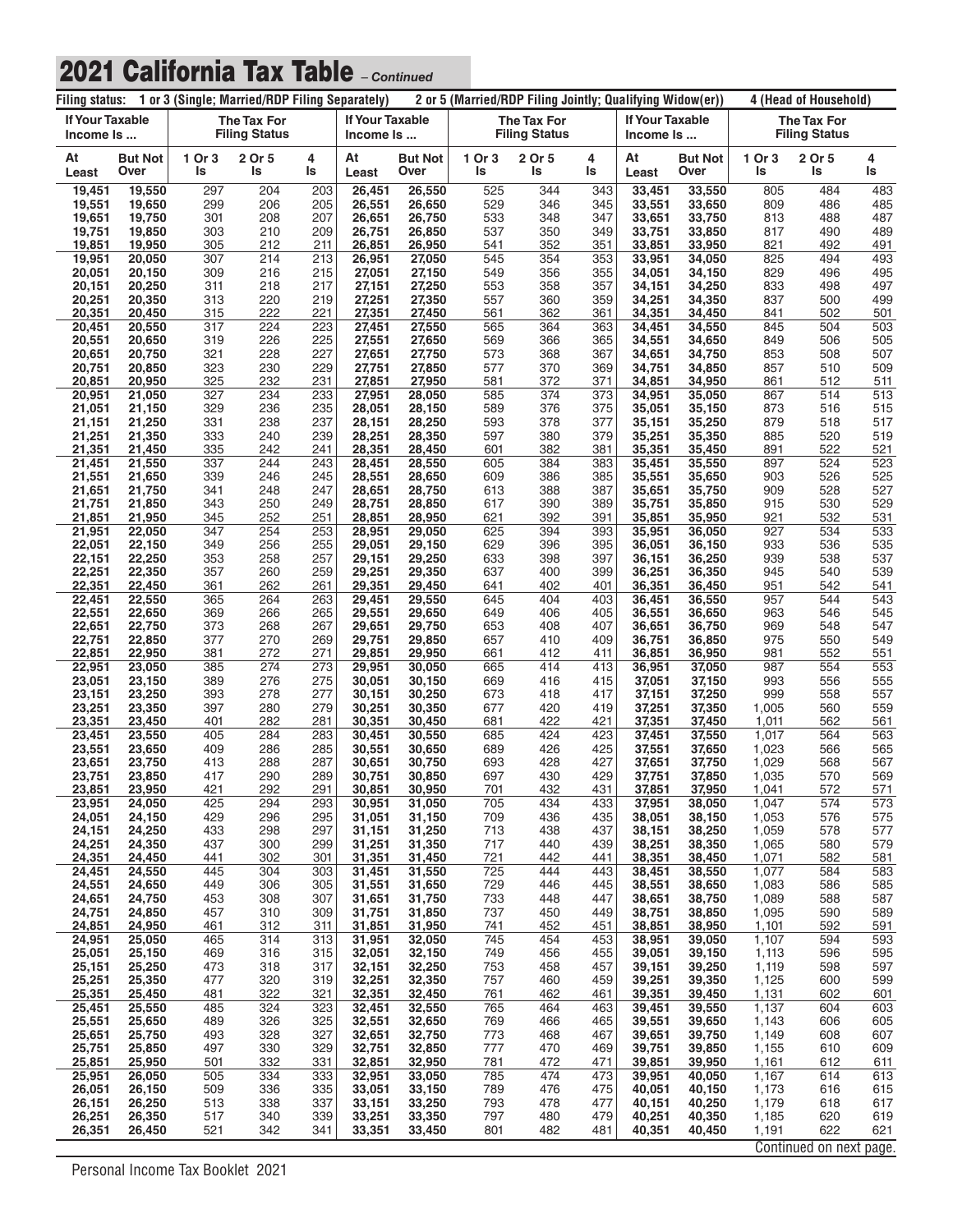| Filing status: 1 or 3 (Single; Married/RDP Filing Separately) |                        |                |                                            |            |                                     | 2 or 5 (Married/RDP Filing Jointly; Qualifying Widow(er)) |                |                                            |                |                              |                        | 4 (Head of Household) |                                            |                |  |
|---------------------------------------------------------------|------------------------|----------------|--------------------------------------------|------------|-------------------------------------|-----------------------------------------------------------|----------------|--------------------------------------------|----------------|------------------------------|------------------------|-----------------------|--------------------------------------------|----------------|--|
| <b>If Your Taxable</b><br>Income Is                           |                        |                | <b>The Tax For</b><br><b>Filing Status</b> |            | <b>If Your Taxable</b><br>Income Is |                                                           |                | <b>The Tax For</b><br><b>Filing Status</b> |                | If Your Taxable<br>Income Is |                        |                       | <b>The Tax For</b><br><b>Filing Status</b> |                |  |
| At<br>Least                                                   | <b>But Not</b><br>Over | 1 Or 3<br>ls   | 2 Or 5<br>ls                               | 4<br>ls    | At<br>Least                         | <b>But Not</b><br>Over                                    | 1 Or 3<br>ls   | 2 Or 5<br>ls                               | 4<br>ls        | At<br>Least                  | <b>But Not</b><br>Over | 1 Or 3<br>ls          | 2 Or 5<br>ls                               | 4<br>ls        |  |
| 40,451<br>40,551                                              | 40,550<br>40.650       | 1,197<br>1,203 | 624<br>626                                 | 623<br>625 | 47,451                              | 47,550                                                    | 1,617          | 829<br>833                                 | 829<br>833     | 54,451<br>54,551             | 54,550                 | 2,158<br>2,166        | 1,109                                      | 1,109<br>1,113 |  |
| 40,651                                                        | 40,750                 | 1,209          | 628                                        | 627        | 47,551<br>47,651                    | 47,650<br>47,750                                          | 1,623<br>1,629 | 837                                        | 837            | 54,651                       | 54,650<br>54,750       | 2,174                 | 1,113<br>1,117                             | 1,117          |  |
| 40,751                                                        | 40,850                 | 1,215          | 630                                        | 629        | 47,751                              | 47,850                                                    | 1,635          | 841                                        | 841            | 54,751                       | 54,850                 | 2,182                 | 1,121                                      | 1,121          |  |
| 40,851<br>40,951                                              | 40,950<br>41,050       | 1,221<br>1,227 | 632<br>634                                 | 631<br>633 | 47,851<br>47,951                    | 47,950<br>48,050                                          | 1,641<br>1,647 | 845<br>849                                 | 845<br>849     | 54,851<br>54,951             | 54,950<br>55,050       | 2,190<br>2,198        | 1,125<br>1,129                             | 1,125<br>1,129 |  |
| 41,051                                                        | 41,150                 | 1,233          | 636                                        | 635        | 48,051                              | 48,150                                                    | 1,653          | 853                                        | 853            | 55,051                       | 55,150                 | 2,206                 | 1,133                                      | 1,133          |  |
| 41,151<br>41,251                                              | 41,250<br>41,350       | 1,239<br>1,245 | 638<br>640                                 | 637<br>639 | 48,151<br>48,251                    | 48,250<br>48,350                                          | 1,659<br>1,665 | 857<br>861                                 | 857<br>861     | 55,151<br>55,251             | 55,250<br>55,350       | 2,214<br>2,222        | 1,137<br>1,141                             | 1,137<br>1,141 |  |
| 41,351                                                        | 41,450                 | 1,251          | 642                                        | 641        | 48,351                              | 48,450                                                    | 1,671          | 865                                        | 865            | 55,351                       | 55,450                 | 2,230                 | 1,145                                      | 1,145          |  |
| 41,451<br>41,551                                              | 41,550<br>41,650       | 1,257<br>1,263 | 644<br>646                                 | 643<br>645 | 48,451<br>48,551                    | 48,550<br>48,650                                          | 1,678<br>1,686 | 869<br>873                                 | 869<br>873     | 55,451<br>55,551             | 55,550<br>55,650       | 2,238<br>2,246        | 1,149<br>1,153                             | 1,149<br>1,153 |  |
| 41,651                                                        | 41,750                 | 1,269          | 648                                        | 647        | 48,651                              | 48,750                                                    | 1,694          | 877                                        | 877            | 55,651                       | 55,750                 | 2,254                 | 1,157                                      | 1,157          |  |
| 41,751<br>41,851                                              | 41,850<br>41,950       | 1,275<br>1,281 | 650<br>652                                 | 649<br>651 | 48,751<br>48,851                    | 48,850<br>48,950                                          | 1,702<br>1,710 | 881<br>885                                 | 881<br>885     | 55,751<br>55,851             | 55,850<br>55,950       | 2,262<br>2,270        | 1,161<br>1,165                             | 1,161<br>1,165 |  |
| 41,951                                                        | 42,050                 | 1,287          | 654                                        | 653        | 48,951                              | 49,050                                                    | 1,718          | 889                                        | 889            | 55,951                       | 56.050                 | 2,278                 | 1,169                                      | 1,169          |  |
| 42,051<br>42,151                                              | 42,150<br>42,250       | 1,293<br>1,299 | 656<br>658                                 | 655<br>657 | 49,051<br>49,151                    | 49,150<br>49,250                                          | 1,726<br>1,734 | 893<br>897                                 | 893<br>897     | 56,051<br>56,151             | 56,150<br>56,250       | 2,286<br>2,294        | 1,173<br>1,177                             | 1,173<br>1,177 |  |
| 42,251                                                        | 42,350                 | 1,305          | 660                                        | 659        | 49,251                              | 49,350                                                    | 1,742          | 901                                        | 901            | 56,251                       | 56,350                 | 2,302                 | 1,181                                      | 1,181          |  |
| 42,351<br>42,451                                              | 42,450<br>42.550       | 1,311<br>1,317 | 662<br>664                                 | 661<br>663 | 49,351<br>49,451                    | 49,450<br>49,550                                          | 1,750<br>1,758 | 905<br>909                                 | 905<br>909     | 56,351<br>56,451             | 56,450<br>56,550       | 2,310<br>2,318        | 1,185<br>1,189                             | 1,185<br>1,189 |  |
| 42,551                                                        | 42,650                 | 1,323          | 666                                        | 665        | 49,551                              | 49,650                                                    | 1,766          | 913                                        | 913            | 56,551                       | 56,650                 | 2,326                 | 1,193                                      | 1,193          |  |
| 42,651<br>42,751                                              | 42,750<br>42,850       | 1,329<br>1,335 | 668<br>670                                 | 667<br>669 | 49,651<br>49,751                    | 49,750<br>49,850                                          | 1,774<br>1,782 | 917<br>921                                 | 917<br>921     | 56,651<br>56,751             | 56,750<br>56,850       | 2,334<br>2,342        | 1,197<br>1,201                             | 1,197<br>1,201 |  |
| 42,851                                                        | 42,950                 | 1,341          | 672                                        | 671        | 49,851                              | 49,950                                                    | 1,790          | 925                                        | 925            | 56,851                       | 56.950                 | 2,350                 | 1,205                                      | 1,205          |  |
| 42,951<br>43,051                                              | 43,050<br>43,150       | 1,347<br>1,353 | 674<br>676                                 | 673<br>675 | 49,951<br>50,051                    | 50,050<br>50,150                                          | 1,798<br>1,806 | 929<br>933                                 | 929<br>933     | 56,951<br>57,051             | 57,050<br>57,150       | 2,358<br>2,366        | 1,209<br>1,213                             | 1,209<br>1,215 |  |
| 43,151                                                        | 43,250                 | 1,359          | 678                                        | 677        | 50,151                              | 50,250                                                    | 1,814          | 937                                        | 937            | 57,151                       | 57,250                 | 2,374                 | 1,217                                      | 1,221          |  |
| 43,251<br>43,351                                              | 43,350<br>43,450       | 1,365<br>1,371 | 680<br>682                                 | 679<br>681 | 50,251<br>50,351                    | 50,350<br>50,450                                          | 1,822<br>1,830 | 941<br>945                                 | 941<br>945     | 57,251<br>57,351             | 57,350<br>57,450       | 2,382<br>2,390        | 1,221<br>1,225                             | 1,227<br>1,233 |  |
| 43,451                                                        | 43,550                 | 1,377          | 684                                        | 683        | 50,451                              | 50,550                                                    | 1,838          | 949                                        | 949            | 57,451                       | 57,550                 | 2,398                 | 1,229                                      | 1,239          |  |
| 43,551<br>43,651                                              | 43,650<br>43,750       | 1,383<br>1,389 | 686<br>688                                 | 685<br>687 | 50,551<br>50,651                    | 50,650<br>50,750                                          | 1,846<br>1,854 | 953<br>957                                 | 953<br>957     | 57,551<br>57,651             | 57,650<br>57,750       | 2,406<br>2,414        | 1,233<br>1,237                             | 1,245<br>1,251 |  |
| 43,751                                                        | 43,850                 | 1,395          | 690                                        | 689        | 50,751                              | 50,850                                                    | 1,862          | 961                                        | 961            | 57,751                       | 57,850                 | 2,422                 | 1,241                                      | 1,257          |  |
| 43,851                                                        | 43,950<br>44,050       | 1,401<br>1,407 | 692<br>694                                 | 691<br>693 | 50,851                              | 50,950                                                    | 1,870<br>1,878 | 965<br>969                                 | 965<br>969     | 57,851                       | 57,950                 | 2,430<br>2,438        | 1,245<br>1,249                             | 1,263<br>1,269 |  |
| 43,951<br>44,051                                              | 44,150                 | 1,413          | 696                                        | 695        | 50,951<br>51,051                    | 51,050<br>51,150                                          | 1,886          | 973                                        | 973            | 57,951<br>58,051             | 58,050<br>58,150       | 2,446                 | 1,253                                      | 1,275          |  |
| 44,151<br>44,251                                              | 44,250<br>44,350       | 1,419<br>1,425 | 698<br>701                                 | 697<br>701 | 51,151<br>51,251                    | 51,250<br>51,350                                          | 1,894<br>1,902 | 977<br>981                                 | 977<br>981     | 58,151<br>58,251             | 58,250<br>58,350       | 2,454<br>2,462        | 1,257<br>1,261                             | 1,281<br>1,287 |  |
| 44,351                                                        | 44,450                 | 1,431          | 705                                        | 705        | 51,351                              | 51,450                                                    | 1,910          | 985                                        | 985            | 58,351                       | 58,450                 | 2,470                 | 1,265                                      | 1,293          |  |
| 44,451                                                        | 44,550                 | 1,437          | 709                                        | 709        | 51,451                              | 51,550                                                    | 1,918          | 989                                        | 989            | 58,451                       | 58,550                 | 2,478                 | 1,269                                      | 1,299          |  |
| 44,551<br>44,651                                              | 44,650<br>44,750       | 1,443<br>1,449 | 713<br>717                                 | 713<br>717 | 51,551<br>51,651                    | 51,650<br>51,750                                          | 1,926<br>1,934 | 993<br>997                                 | 993<br>997     | 58,551<br>58,651             | 58,650<br>58,750       | 2,486<br>2,494        | 1,273<br>1,277                             | 1,305<br>1,311 |  |
| 44,751                                                        | 44,850                 | 1,455          | 721                                        | 721        | 51,751                              | 51,850                                                    | 1,942          | 1,001                                      | 1,001          | 58,751                       | 58,850                 | 2,502                 | 1,281                                      | 1,317          |  |
| 44,851<br>44,951                                              | 44,950<br>45,050       | 1,461<br>1,467 | 725<br>729                                 | 725<br>729 | 51,851<br>51,951                    | 51,950<br>52,050                                          | 1,950<br>1,958 | 1,005<br>1,009                             | 1,005<br>1,009 | 58,851<br>58,951             | 58,950<br>59,050       | <u>2,510</u><br>2,518 | 1,285<br>1,289                             | 1,323<br>1,329 |  |
| 45,051                                                        | 45,150                 | 1,473          | 733                                        | 733        | 52,051                              | 52,150                                                    | 1,966          | 1,013                                      | 1,013          | 59,051                       | 59,150                 | 2,526                 | 1,293                                      | 1,335          |  |
| 45,151<br>45,251                                              | 45,250<br>45,350       | 1,479<br>1,485 | 737<br>741                                 | 737<br>741 | 52,151<br>52,251                    | 52,250<br>52,350                                          | 1,974<br>1,982 | 1,017<br>1,021                             | 1,017<br>1,021 | 59,151<br>59,251             | 59,250<br>59,350       | 2,534<br>2,542        | 1,297<br>1,301                             | 1,341<br>1,347 |  |
| 45,351                                                        | 45,450                 | 1,491          | 745                                        | 745        | 52,351                              | 52,450                                                    | 1,990          | 1,025                                      | 1,025          | 59,351                       | 59,450                 | 2,550                 | 1,305                                      | 1,353          |  |
| 45,451<br>45,551                                              | 45,550<br>45,650       | 1,497<br>1,503 | 749<br>753                                 | 749<br>753 | 52,451<br>52,551                    | 52,550<br>52,650                                          | 1,998<br>2,006 | 1,029<br>1,033                             | 1,029<br>1,033 | 59,451<br>59,551             | 59,550<br>59,650       | 2,558<br>2,566        | 1,309<br>1,313                             | 1,359<br>1,365 |  |
| 45,651                                                        | 45,750                 | 1,509          | 757                                        | 757        | 52,651                              | 52,750                                                    | 2,014          | 1,037                                      | 1,037          | 59,651                       | 59,750                 | 2,574                 | 1,317                                      | 1,371          |  |
| 45,751<br>45,851                                              | 45,850<br>45,950       | 1,515<br>1,521 | 761<br>765                                 | 761<br>765 | 52,751<br>52,851                    | 52,850<br>52,950                                          | 2,022<br>2,030 | 1,041<br>1,045                             | 1,041<br>1,045 | 59,751<br>59,851             | 59,850<br>59,950       | 2,582<br>2,590        | 1,321<br>1,325                             | 1,377<br>1,383 |  |
| 45,951                                                        | 46,050                 | 1,527          | 769                                        | 769        | 52,951                              | 53,050                                                    | 2,038          | 1,049                                      | 1,049          | 59,951                       | 60,050                 | 2,598                 | 1,329                                      | 1,389          |  |
| 46,051<br>46,151                                              | 46,150<br>46,250       | 1,533<br>1,539 | 773<br>777                                 | 773<br>777 | 53,051<br>53,151                    | 53,150<br>53,250                                          | 2,046<br>2,054 | 1,053<br>1,057                             | 1,053<br>1,057 | 60,051<br>60,151             | 60,150<br>60,250       | 2,606<br>2,614        | 1,333<br>1,337                             | 1,395<br>1,401 |  |
| 46,251                                                        | 46,350                 | 1,545          | 781                                        | 781        | 53,251                              | 53,350                                                    | 2,062          | 1,061                                      | 1,061          | 60,251                       | 60,350                 | 2,622                 | 1,341                                      | 1,407          |  |
| 46,351<br>46,451                                              | 46,450<br>46,550       | 1,551<br>1,557 | 785<br>789                                 | 785<br>789 | 53,351<br>53,451                    | 53,450<br>53,550                                          | 2,070<br>2,078 | 1,065<br>1,069                             | 1,065<br>1,069 | 60,351<br>60,451             | 60,450<br>60,550       | 2,630<br>2,638        | 1,345<br>1,349                             | 1,413<br>1,419 |  |
| 46,551                                                        | 46,650                 | 1,563          | 793                                        | 793        | 53,551                              | 53,650                                                    | 2,086          | 1,073                                      | 1,073          | 60,551                       | 60,650                 | 2,646                 | 1,353                                      | 1,425          |  |
| 46,651<br>46,751                                              | 46,750<br>46,850       | 1,569<br>1,575 | 797<br>801                                 | 797<br>801 | 53,651<br>53,751                    | 53,750<br>53,850                                          | 2,094<br>2,102 | 1,077<br>1,081                             | 1,077<br>1,081 | 60,651<br>60,751             | 60,750<br>60,850       | 2,654<br>2,662        | 1,357<br>1,361                             | 1,431<br>1,437 |  |
| 46,851                                                        | 46,950                 | 1,581          | 805                                        | 805        | 53,851                              | 53,950                                                    | 2,110          | 1,085                                      | 1,085          | 60,851                       | 60,950                 | 2,670                 | 1,365                                      | 1,443          |  |
| 46,951<br>47,051                                              | 47,050<br>47,150       | 1,587<br>1,593 | 809<br>813                                 | 809<br>813 | 53,951<br>54,051                    | 54,050<br>54,150                                          | 2,118<br>2,126 | 1,089<br>1,093                             | 1,089<br>1,093 | 60,951<br>61,051             | 61,050<br>61,150       | 2,678<br>2,686        | 1,369<br>1,373                             | 1,449<br>1,455 |  |
| 47,151                                                        | 47,250                 | 1,599          | 817                                        | 817        | 54,151                              | 54,250                                                    | 2,134          | 1,097                                      | 1,097          | 61,151                       | 61,250                 | 2,694                 | 1,377                                      | 1,461          |  |
| 47,251<br>47,351                                              | 47,350<br>47,450       | 1,605<br>1,611 | 821<br>825                                 | 821<br>825 | 54,251<br>54,351                    | 54,350<br>54,450                                          | 2,142<br>2,150 | 1,101<br>1,105                             | 1,101<br>1,105 | 61,251<br>61,351             | 61,350<br>61,450       | 2,703<br>2,712        | 1,381<br>1,385                             | 1,467<br>1,473 |  |
|                                                               |                        |                |                                            |            |                                     |                                                           |                |                                            |                |                              |                        |                       | Continued on next page.                    |                |  |

Personal Income Tax Booklet 2021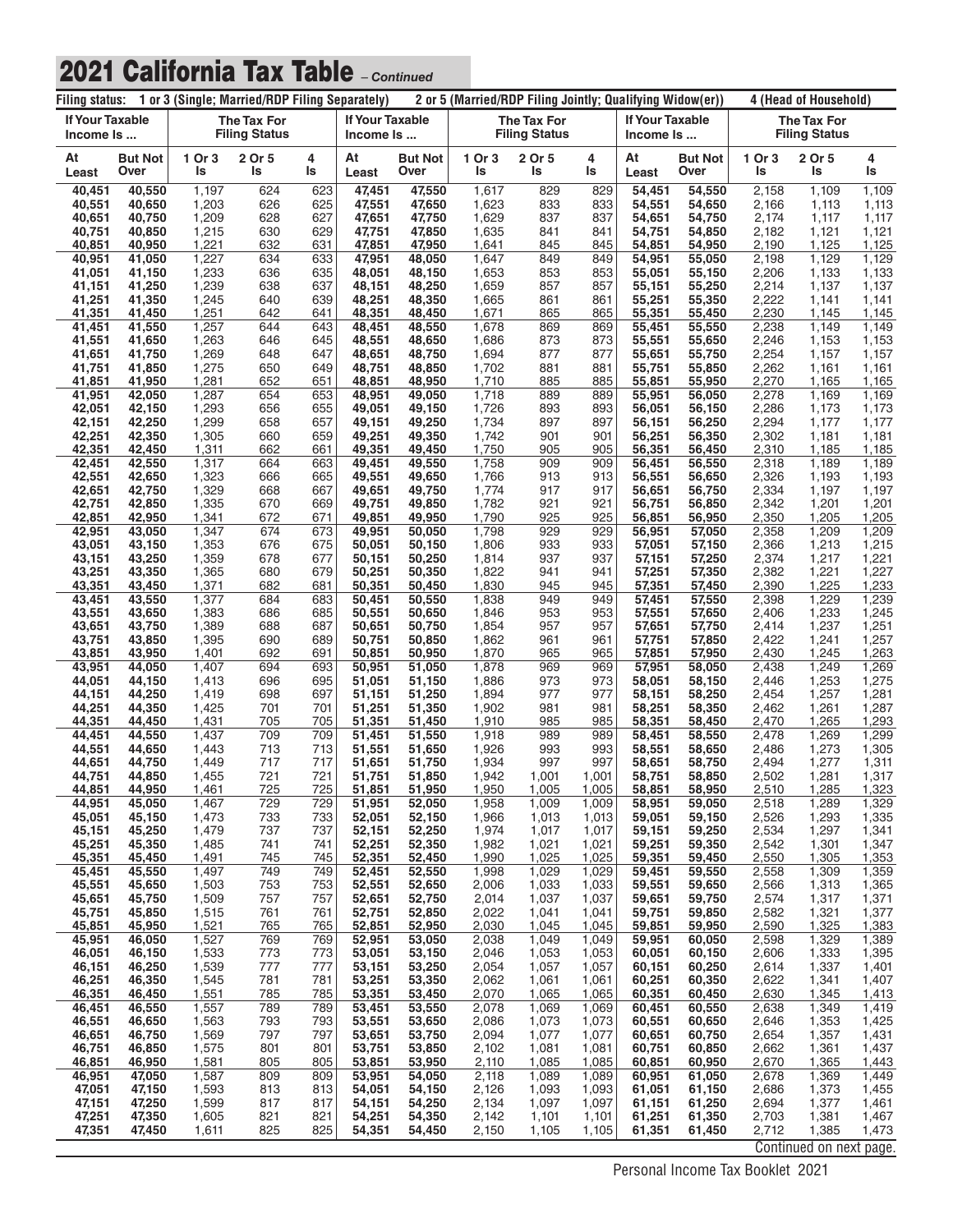| Filing status: 1 or 3 (Single; Married/RDP Filing Separately) |                        |                |                                            |                |                              | 2 or 5 (Married/RDP Filing Jointly; Qualifying Widow(er)) |                |                                     |                |                                     | 4 (Head of Household)  |                                            |                         |                |
|---------------------------------------------------------------|------------------------|----------------|--------------------------------------------|----------------|------------------------------|-----------------------------------------------------------|----------------|-------------------------------------|----------------|-------------------------------------|------------------------|--------------------------------------------|-------------------------|----------------|
| If Your Taxable<br>Income Is                                  |                        |                | <b>The Tax For</b><br><b>Filing Status</b> |                | If Your Taxable<br>Income Is |                                                           |                | The Tax For<br><b>Filing Status</b> |                | <b>If Your Taxable</b><br>Income Is |                        | <b>The Tax For</b><br><b>Filing Status</b> |                         |                |
| At<br>Least                                                   | <b>But Not</b><br>Over | 1 Or 3<br>ls   | 2 Or 5<br>ls                               | 4<br>ls        | At<br>Least                  | <b>But Not</b><br>Over                                    | 1 Or 3<br>ls   | 2 Or 5<br>ls                        | 4<br>ls        | At<br>Least                         | <b>But Not</b><br>Over | 1 Or 3<br>ls                               | 2 Or 5<br>ls            | 4<br>ls        |
| 61,451                                                        | 61,550                 | 2,722          | 1,389                                      | 1,479          | 68,451                       | 68.550                                                    | 3,373          | 1,669                               | 1,899          | 75,451                              | 75,550                 | 4,024                                      | 2,064                   | 2,418          |
| 61,551<br>61,651                                              | 61,650<br>61,750       | 2,731<br>2,740 | 1,393<br>1,397                             | 1,485<br>1,491 | 68,551<br>68,651             | 68,650<br>68,750                                          | 3,382<br>3,391 | 1,673<br>1,677                      | 1,905<br>1,911 | 75,551<br>75,651                    | 75,650<br>75,750       | 4,033<br>4,042                             | 2,070<br>2,076          | 2,426<br>2,434 |
| 61,751                                                        | 61,850                 | 2,750          | 1,401                                      | 1,497          | 68,751                       | 68,850                                                    | 3,401          | 1,681                               | 1,917          | 75,751                              | 75,850                 | 4,052                                      | 2,082                   | 2,442          |
| 61,851<br>61,951                                              | 61,950<br>62,050       | 2,759<br>2,768 | 1,405<br>1,409                             | 1,503<br>1,509 | 68,851<br>68,951             | 68,950<br>69,050                                          | 3,410<br>3,419 | 1,685<br>1,689                      | 1,923<br>1,929 | 75,851<br>75,951                    | 75,950<br>76,050       | 4,061<br>4,070                             | 2,088<br>2,094          | 2,450<br>2,458 |
| 62,051                                                        | 62,150                 | 2,778          | 1,413                                      | 1,515          | 69,051                       | 69,150                                                    | 3,429          | 1,693                               | 1,935          | 76,051                              | 76,150                 | 4,080                                      | 2,100                   | 2,466          |
| 62,151                                                        | 62,250                 | 2,787          | 1,417                                      | 1,521          | 69,151                       | 69,250                                                    | 3,438          | 1,697<br>1,701                      | 1,941          | 76,151<br>76,251                    | 76,250                 | 4,089<br>4,098                             | 2,106                   | 2,474          |
| 62,251<br>62,351                                              | 62,350<br>62,450       | 2,796<br>2,805 | 1,421<br>1,425                             | 1,527<br>1,533 | 69,251<br>69,351             | 69,350<br>69,450                                          | 3,447<br>3,456 | 1,705                               | 1,947<br>1,953 | 76,351                              | 76,350<br>76,450       | 4,107                                      | 2,112<br>2,118          | 2,482<br>2,490 |
| 62,451                                                        | 62,550                 | 2,815          | 1,429                                      | 1,539          | 69,451                       | 69,550                                                    | 3,466          | 1,709                               | 1,959          | 76,451                              | 76,550                 | 4,117                                      | 2,124                   | 2,498          |
| 62,551<br>62,651                                              | 62,650<br>62,750       | 2,824<br>2,833 | 1,433<br>1,437                             | 1,545<br>1,551 | 69,551<br>69,651             | 69,650<br>69,750                                          | 3,475<br>3,484 | 1,713<br>1,717                      | 1,965<br>1,971 | 76,551<br>76,651                    | 76,650<br>76,750       | 4,126<br>4,135                             | 2,130<br>2,136          | 2,506<br>2,514 |
| 62,751                                                        | 62,850                 | 2,843          | 1,441                                      | 1,557          | 69,751                       | 69,850                                                    | 3,494          | 1,722                               | 1,977          | 76,751                              | 76,850                 | 4,145                                      | 2,142                   | 2,522          |
| 62,851                                                        | 62,950<br>63,050       | 2,852<br>2,861 | 1,445<br>1,449                             | 1,563<br>1,569 | 69,851<br>69,951             | 69,950<br>70,050                                          | 3,503<br>3,512 | 1,728<br>1,734                      | 1,983<br>1,989 | 76,851<br>76,951                    | 76,950<br>77,050       | 4,154<br>4,163                             | 2,148<br>2,154          | 2,530<br>2,538 |
| 62,951<br>63,051                                              | 63,150                 | 2,871          | 1,453                                      | 1,575          | 70,051                       | 70,150                                                    | 3,522          | 1,740                               | 1,995          | 77,051                              | 77,150                 | 4,173                                      | 2,160                   | 2,546          |
| 63,151                                                        | 63,250                 | 2,880          | 1,457                                      | 1,581          | 70,151                       | 70,250                                                    | 3,531          | 1,746                               | 2,001          | 77,151                              | 77,250                 | 4,182                                      | 2,166                   | 2,554          |
| 63,251<br>63,351                                              | 63,350<br>63,450       | 2,889<br>2,898 | 1,461<br>1,465                             | 1,587<br>1,593 | 70,251<br>70,351             | 70,350<br>70,450                                          | 3,540<br>3,549 | 1,752<br>1,758                      | 2,007<br>2,013 | 77,251<br>77,351                    | 77,350<br>77,450       | 4,191<br>4,200                             | 2,172<br>2,178          | 2,562<br>2,570 |
| 63,451                                                        | 63,550                 | 2,908          | 1,469                                      | 1,599          | 70,451                       | 70,550                                                    | 3,559          | 1,764                               | 2,019          | 77,451                              | 77,550                 | 4,210                                      | 2,184                   | 2,578          |
| 63,551                                                        | 63,650                 | 2,917          | 1,473                                      | 1,605          | 70,551                       | 70,650                                                    | 3,568          | 1,770<br>1,776                      | 2,026<br>2,034 | 77,551                              | 77,650                 | 4,219<br>4,228                             | 2,190                   | 2,586          |
| 63,651<br>63,751                                              | 63,750<br>63,850       | 2,926<br>2,936 | 1,477<br>1,481                             | 1,611<br>1,617 | 70,651<br>70,751             | 70,750<br>70,850                                          | 3,577<br>3,587 | 1,782                               | 2,042          | 77,651<br>77,751                    | 77,750<br>77,850       | 4,238                                      | 2,196<br>2,202          | 2,594<br>2,602 |
| 63,851                                                        | 63,950                 | 2,945          | 1,485                                      | 1,623          | 70,851                       | 70,950                                                    | 3,596          | 1,788                               | 2,050          | 77,851                              | 77,950                 | 4,247                                      | 2,208                   | 2,610          |
| 63,951<br>64,051                                              | 64,050<br>64,150       | 2,954<br>2,964 | 1,489<br>1,493                             | 1,629<br>1,635 | 70,951<br>71,051             | 71,050<br>71,150                                          | 3,605<br>3,615 | 1,794<br>1,800                      | 2,058<br>2,066 | 77,951<br>78,051                    | 78,050<br>78,150       | 4,256<br>4,266                             | 2,214<br>2,220          | 2,618<br>2,626 |
| 64,151                                                        | 64,250                 | 2,973          | 1,497                                      | 1,641          | 71,151                       | 71,250                                                    | 3,624          | 1,806                               | 2,074          | 78,151                              | 78,250                 | 4,275                                      | 2,226                   | 2,634          |
| 64,251                                                        | 64,350                 | 2,982          | 1,501                                      | 1,647          | 71,251                       | 71,350                                                    | 3,633          | 1,812                               | 2,082          | 78,251                              | 78,350                 | 4,284                                      | 2,232                   | 2,642          |
| 64,351<br>64,451                                              | 64,450<br>64,550       | 2,991<br>3,001 | 1,505<br>1,509                             | 1,653<br>1,659 | 71,351<br>71,451             | 71,450<br>71,550                                          | 3,642<br>3,652 | 1,818<br>1,824                      | 2,090<br>2,098 | 78,351<br>78,451                    | 78,450<br>78,550       | 4,293<br>4,303                             | 2,238<br>2,244          | 2,650<br>2,658 |
| 64,551                                                        | 64,650                 | 3,010          | 1,513                                      | 1,665          | 71,551                       | 71,650                                                    | 3,661          | 1,830                               | 2,106          | 78,551                              | 78,650                 | 4,312                                      | 2,250                   | 2,666          |
| 64,651<br>64,751                                              | 64,750<br>64,850       | 3,019<br>3,029 | 1,517<br>1,521                             | 1,671<br>1,677 | 71,651<br>71,751             | 71,750<br>71,850                                          | 3,670<br>3,680 | 1,836<br>1,842                      | 2,114<br>2,122 | 78,651<br>78,751                    | 78,750<br>78,850       | 4,321<br>4,331                             | 2,256<br>2,262          | 2,674<br>2,682 |
| 64,851                                                        | 64,950                 | 3,038          | 1,525                                      | 1,683          | 71,851                       | 71,950                                                    | 3,689          | 1,848                               | 2,130          | 78,851                              | 78,950                 | 4,340                                      | 2,268                   | 2,690          |
| 64,951                                                        | 65,050                 | 3,047          | 1,529                                      | 1,689          | 71,951                       | 72,050                                                    | 3,698          | 1,854                               | 2,138          | 78,951                              | 79,050                 | 4,349                                      | 2,274                   | 2,698          |
| 65,051<br>65,151                                              | 65,150<br>65,250       | 3,057<br>3,066 | 1,533<br>1,537                             | 1,695<br>1,701 | 72,051<br>72,151             | 72,150<br>72,250                                          | 3,708<br>3,717 | 1,860<br>1,866                      | 2,146<br>2,154 | 79,051<br>79,151                    | 79,150<br>79,250       | 4,359<br>4,368                             | 2,280<br>2,286          | 2,706<br>2,714 |
| 65,251                                                        | 65,350                 | 3,075          | 1,541                                      | 1,707          | 72,251                       | 72,350                                                    | 3,726          | 1,872                               | 2,162          | 79,251                              | 79,350                 | 4,377                                      | 2,292                   | 2,722          |
| 65,351<br>65,451                                              | 65,450<br>65,550       | 3,084<br>3,094 | 1,545<br>1,549                             | 1,713<br>1,719 | 72,351<br>72,451             | 72,450<br>72,550                                          | 3,735<br>3,745 | 1,878<br>1,884                      | 2,170<br>2,178 | 79,351<br>79,451                    | 79,450<br>79,550       | 4,386<br>4,396                             | 2,298<br>2,304          | 2,730<br>2,738 |
| 65,551                                                        | 65,650                 | 3,103          | 1,553                                      | 1,725          | 72,551                       | 72,650                                                    | 3,754          | 1,890                               | 2,186          | 79,551                              | 79,650                 | 4,405                                      | 2,310                   | 2,746          |
| 65,651                                                        | 65,750                 | 3,112          | 1,557                                      | 1,731          | 72,651                       | 72,750                                                    | 3,763          | 1,896                               | 2,194          | 79,651                              | 79,750                 | 4,414                                      | 2,316                   | 2,754          |
| 65,751<br>65,851                                              | 65,850<br>65,950       | 3,122<br>3,131 | 1,561<br><u>1,565</u>                      | 1,737<br>1,743 | 72,751<br><u>72,851</u>      | 72,850<br><u>72,950</u>                                   | 3,773<br>3,782 | 1,902<br>1,908                      | 2,202<br>2,210 | 79,751<br>79,851                    | 79,850<br>79,950       | 4,424<br>4,433                             | 2,322<br>2,328          | 2,762<br>2,770 |
| 65,951                                                        | 66,050                 | 3,140          | 1,569                                      | 1,749          | 72,951                       | 73,050                                                    | 3,791          | 1,914                               | 2,218          | 79,951                              | 80,050                 | 4,442                                      | 2,334                   | 2,778          |
| 66,051<br>66,151                                              | 66,150<br>66,250       | 3,150<br>3,159 | 1,573<br>1,577                             | 1,755<br>1,761 | 73,051<br>73,151             | 73,150<br>73,250                                          | 3,801<br>3,810 | 1,920<br>1,926                      | 2,226<br>2,234 | 80,051<br>80,151                    | 80,150<br>80,250       | 4,452<br>4,461                             | 2,340<br>2,346          | 2,786<br>2,794 |
| 66,251                                                        | 66,350                 | 3,168          | 1,581                                      | 1,767          | 73,251                       | 73,350                                                    | 3,819          | 1,932                               | 2,242          | 80,251                              | 80,350                 | 4,470                                      | 2,352                   | 2,802          |
| 66,351                                                        | 66,450                 | 3,177          | 1,585                                      | 1,773          | 73,351                       | 73,450                                                    | 3,828          | 1,938                               | 2,250          | 80,351                              | 80,450                 | 4,479                                      | 2,358                   | 2,810          |
| 66,451<br>66,551                                              | 66,550<br>66,650       | 3,187<br>3,196 | 1,589<br>1,593                             | 1,779<br>1,785 | 73,451<br>73,551             | 73,550<br>73,650                                          | 3,838<br>3,847 | 1,944<br>1,950                      | 2,258<br>2,266 | 80,451<br>80,551                    | 80,550<br>80,650       | 4,489<br>4,498                             | 2,364<br>2,370          | 2,818<br>2,826 |
| 66,651                                                        | 66,750                 | 3,205          | 1,597                                      | 1,791          | 73,651                       | 73,750                                                    | 3,856          | 1,956                               | 2,274          | 80,651                              | 80,750                 | 4,507                                      | 2,376                   | 2,834          |
| 66,751<br>66,851                                              | 66,850<br>66,950       | 3,215<br>3,224 | 1,601<br>1,605                             | 1,797<br>1,803 | 73,751<br>73,851             | 73,850<br>73,950                                          | 3,866<br>3,875 | 1,962<br>1,968                      | 2,282<br>2,290 | 80,751<br>80,851                    | 80,850<br>80,950       | 4,517<br>4,526                             | 2,382<br>2,388          | 2,842<br>2,850 |
| 66,951                                                        | 67,050                 | 3,233          | 1,609                                      | 1,809          | 73,951                       | 74,050                                                    | 3,884          | 1,974                               | 2,298          | 80,951                              | 81,050                 | 4,535                                      | 2,394                   | 2,858          |
| 67,051                                                        | 67,150                 | 3,243          | 1,613                                      | 1,815          | 74,051                       | 74,150                                                    | 3,894          | 1,980                               | 2,306          | 81,051                              | 81,150                 | 4,545                                      | 2,400                   | 2,866          |
| 67,151<br>67,251                                              | 67,250<br>67,350       | 3,252<br>3,261 | 1,617<br>1,621                             | 1,821<br>1,827 | 74,151<br>74,251             | 74,250<br>74,350                                          | 3,903<br>3,912 | 1,986<br>1,992                      | 2,314<br>2,322 | 81,151<br>81,251                    | 81,250<br>81,350       | 4,554<br>4,563                             | 2,406<br>2,412          | 2,874<br>2,882 |
| 67,351                                                        | 67,450                 | 3,270          | 1,625                                      | 1,833          | 74,351                       | 74,450                                                    | 3,921          | 1,998                               | 2,330          | 81,351                              | 81,450                 | 4,572                                      | 2,418                   | 2,890          |
| 67,451<br>67,551                                              | 67,550<br>67,650       | 3,280<br>3,289 | 1,629<br>1,633                             | 1,839<br>1,845 | 74,451<br>74,551             | 74,550<br>74,650                                          | 3,931<br>3,940 | 2,004<br>2,010                      | 2,338<br>2,346 | 81,451<br>81,551                    | 81,550<br>81,650       | 4,582<br>4,591                             | 2,424<br>2,430          | 2,898<br>2,906 |
| 67,651                                                        | 67,750                 | 3,298          | 1,637                                      | 1,851          | 74,651                       | 74,750                                                    | 3,949          | 2,016                               | 2,354          | 81,651                              | 81,750                 | 4,600                                      | 2,436                   | 2,914          |
| 67,751                                                        | 67,850                 | 3,308          | 1,641                                      | 1,857          | 74,751                       | 74,850                                                    | 3,959          | 2,022                               | 2,362          | 81,751                              | 81,850                 | 4,610                                      | 2,442                   | 2,922          |
| 67,851<br>67,951                                              | 67,950<br>68,050       | 3,317<br>3,326 | 1,645<br>1,649                             | 1,863<br>1,869 | 74,851<br>74,951             | 74,950<br>75,050                                          | 3,968<br>3,977 | 2,028<br>2,034                      | 2,370<br>2,378 | 81,851<br>81,951                    | 81,950<br>82,050       | 4,619<br>4,628                             | 2,448<br>2,454          | 2,930<br>2,938 |
| 68,051                                                        | 68,150                 | 3,336          | 1,653                                      | 1,875          | 75,051                       | 75,150                                                    | 3,987          | 2,040                               | 2,386          | 82,051                              | 82,150                 | 4,638                                      | 2,460                   | 2,946          |
| 68,151                                                        | 68,250                 | 3,345          | 1,657                                      | 1,881          | 75,151                       | 75,250                                                    | 3,996          | 2,046                               | 2,394          | 82,151                              | 82,250                 | 4,647                                      | 2,466                   | 2,954          |
| 68,251<br>68,351                                              | 68,350<br>68,450       | 3,354<br>3,363 | 1,661<br>1,665                             | 1,887<br>1,893 | 75,251<br>75,351             | 75,350<br>75,450                                          | 4,005<br>4,014 | 2,052<br>2,058                      | 2,402<br>2,410 | 82,251<br>82,351                    | 82,350<br>82,450       | 4,656<br>4,665                             | 2,472<br>2,478          | 2,962<br>2,970 |
|                                                               |                        |                |                                            |                |                              |                                                           |                |                                     |                |                                     |                        |                                            | Continued on next page. |                |